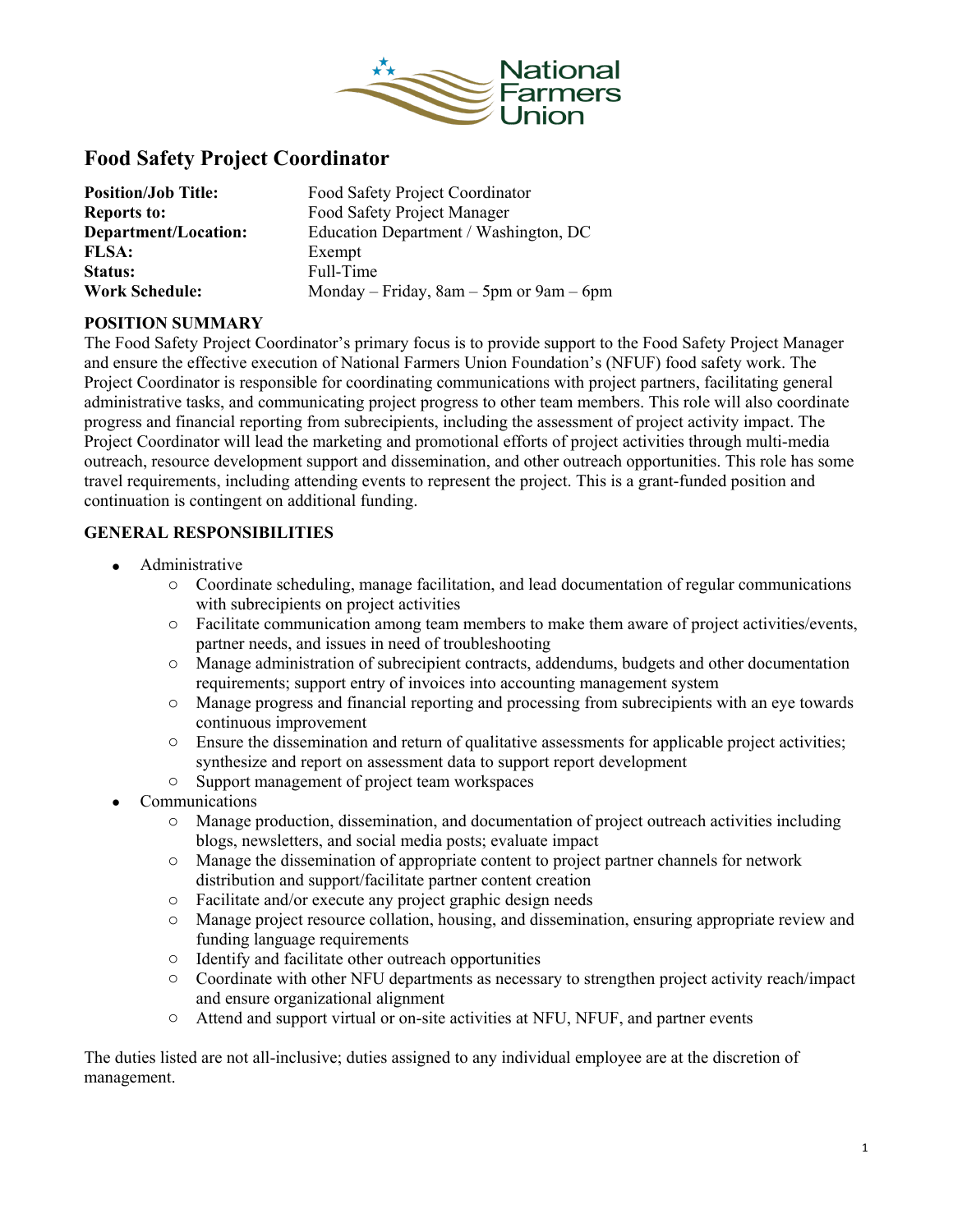

## **SKLLS/KNOWLEDGE/ABILITIES REQUIRED**

- Ability to successfully manage projects and assignments with competing priorities, deadlines and demands; critical thinking and problem-solving skills
- Exceptional planning, organizing/prioritization, and follow-up skills; outstanding attention to detail
- Interest in continuous learning; ability to learn and acquire new concepts and/or skills quickly
- Strong verbal and written communication as well as listening skills; the ability to adapt to different audiences
- Excellent interpersonal and relationship building skills; ability to work well in a team environment and effectively interact with internal and external stakeholders
- Professional presentation and demeanor; ability to positively and professionally represent the organization at programs and events (may include travel)

#### **MINIMUM QUALIFICATIONS**

- Interest in National Farmers Union's mission
- Bachelor's degree or equivalent combination of education and experience
- Excellent organization and time management skills
- Excellent writing and communication skills; ability to communicate effectively with a variety of audiences
- Self-motivated and independent; able to work effectively from a variety of work environments
- Proficiency in office technology tools
- Ability to support a diverse and inclusive work environment, and willingness to work to improve justice, equity, diversity, and inclusion in agriculture

## **PREFERRED QUALIFICATIONS**

- Familiarity with the diverse agriculture landscape in the United States; food safety knowledge a plus
- Demonstrated experience in project management, especially within grants
- Basic understanding of accounting systems and comfortability managing simple budgets and invoice entry
- Demonstrated experience in working with diverse audiences
- Demonstrated experience in communications outreach, social media management, and graphic design/resource development

## **WORKING CONDITIONS AND/OR PHYSICAL REQUIREMENTS**

This position routinely uses standard office equipment such as computers, laptops and smartphones. The physical demands described below are representative of those that must be met by an employee to successfully perform the essential functions of the job:

- Prolonged periods of time using a computer
- Ability to maintain concentration and work performance with frequent disruptions
- Ability to lift up to  $20 30$  pounds of office supplies or materials and/or transport materials used to conduct trainings or outreach at conference exhibit settings
- The work environment may become noisy at times and requires the ability to concentrate and maintain productivity
- Ability to work in a fast-paced work environment
- Ability to travel as needed
- While performing this job the employee is occasionally required to stand, walk, sit, use hands and fingers, handle or feel objects, tools, or controls; reach with hands and arms; stoop, kneel, crouch, talk or hear